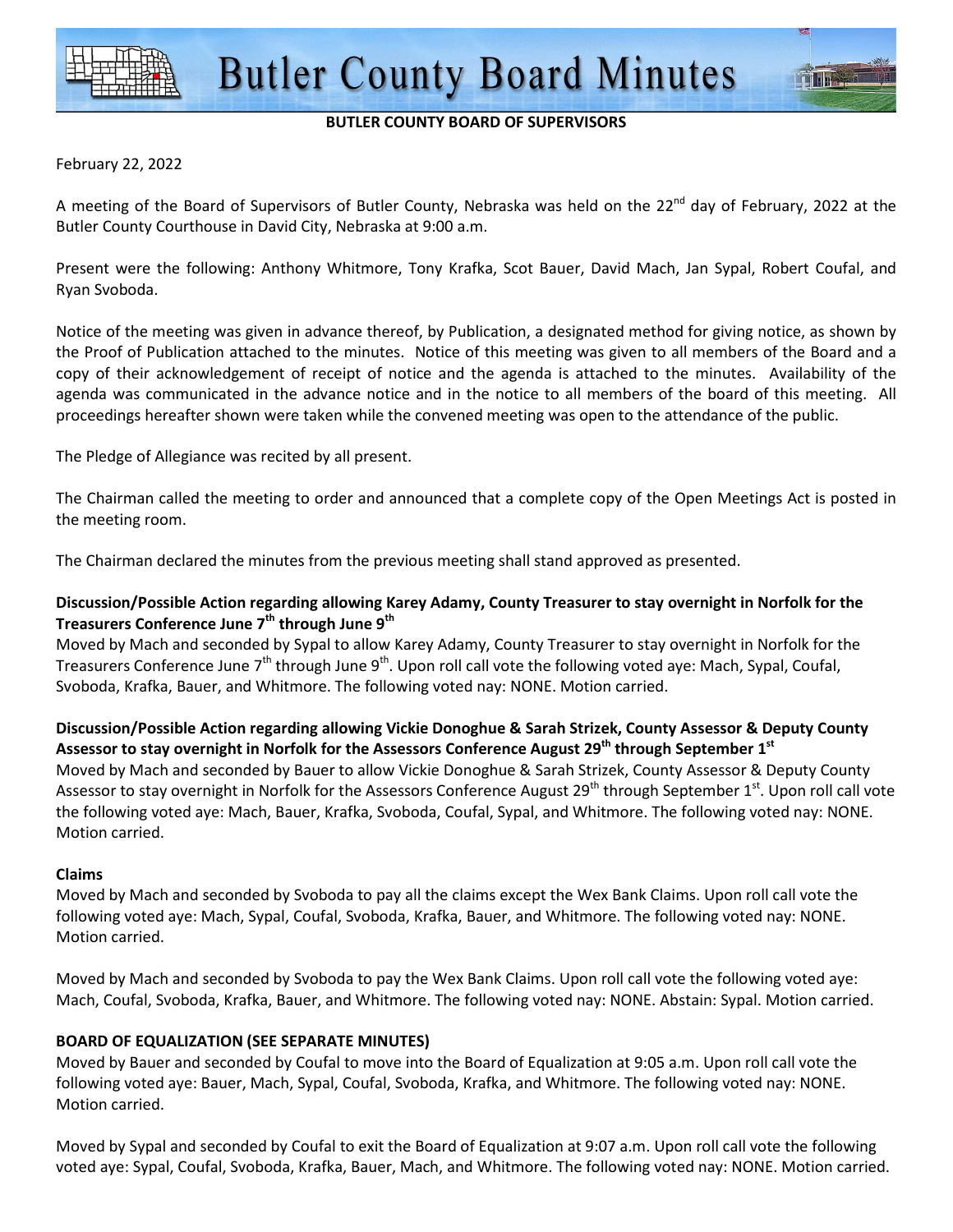## **Committee Reports**

Whitmore reported that the ARPA Committee met this morning to start discussing options for spending the ARPA funds. They are waiting on quotes for a few items. Krafka mentioned that Polk County is using some of the funds to build a tower.

Bauer reported that the Village of Garrison is holding a meeting to discuss the tornado sirens this evening which is why the topic was removed from the County's agenda at this time.

## **Certificates of Service Presentation**

Chairman Whitmore presented County Attorney, Julie Reiter a Certificate of Service for 15 years of service. He also presented Clerk of the District Court, Sandy Hoeft, a Certificate of Service for 35 years of service.

Noxious Weed Superintendent, Max Birkel, reported to the board that at his annual NWCA meeting he was presented with certificates of service for the County. He presented Dave Mach with a Certificate of Service for 20 years of Service from the NWCA. Birkel was also given a certificate for 10 years of service. Birkel also received the Outstanding Weed Superintendent award for Region One.

## **Discussion/Possible Action regarding the Sheriff impound yard cover for the fence**

Sheriff Tom Dion presented before the board that it will cost \$359.68 for the cover for the impound fence. He will need 5 panels of 6 ft by 50 ft and 2 panels of 6 ft by 25 ft. Moved by Mach and seconded by Svoboda to approve the Sheriff purchasing the covers for the impound yard. Upon roll call vote the following voted aye: Mach, Sypal, Coufal, Svoboda, Krafka, Bauer, and Whitmore. The following voted nay: NONE. Motion carried.

## **Discussion/Possible Action regarding the Detention Center's HVAC System**

Sypal discussed that she had talked to Ken Pelan, building and grounds maintenance, about getting quotes to get the HVAC system cleaned. She understood that it probably has not been done since the new addition was built. She said that Kenny was working on getting quotes to have it done.

### **Nebraska 4 – H Month Presentation**

Becca Podolak & Rachel Fuxa appeared before the board to present about Nebraska 4-H Month. Becca is an 8<sup>th</sup> grader at Aquinas. Rachel Fuxa is the Butler County Ag Extension 4-H Assistant.

### **Discussion/Possible Action regarding the Detention Center's HVAC System**

Pelan joined the meeting and discussed that he received one quote so far from Midwest Duct Defense in the amount of \$9,950. He had reached out to two other companies but had not heard back. The board asked him to get at least one more quote for the project.

### **Discussion**

Whitmore discussed with the board that he went to the Ulysses Township and Plum Creek Township meetings recently and at the Plum Creek meeting showed him a letter that Seward County sends out to people regarding tree removal and the statutes. He said he had discussed with Randy Isham, Highway Superintendent but wanted to show the board as well.

### **Ag Extension and RPN Position Announcements**

Carrie Gottschalk, Nebraska Extension Engagement Zone Coordinator, appeared before the board to discuss the vacancies in Ag Extension. The first being the Rural Prosperity Extension Educator which was previously held by Kurt Mantonya. The second position is Ag Extension Educator which is staffed currently by Melissa Bartels, who will be leaving Butler County and transferring to Lancaster County. The university will work to fill both positions as quickly as possible.